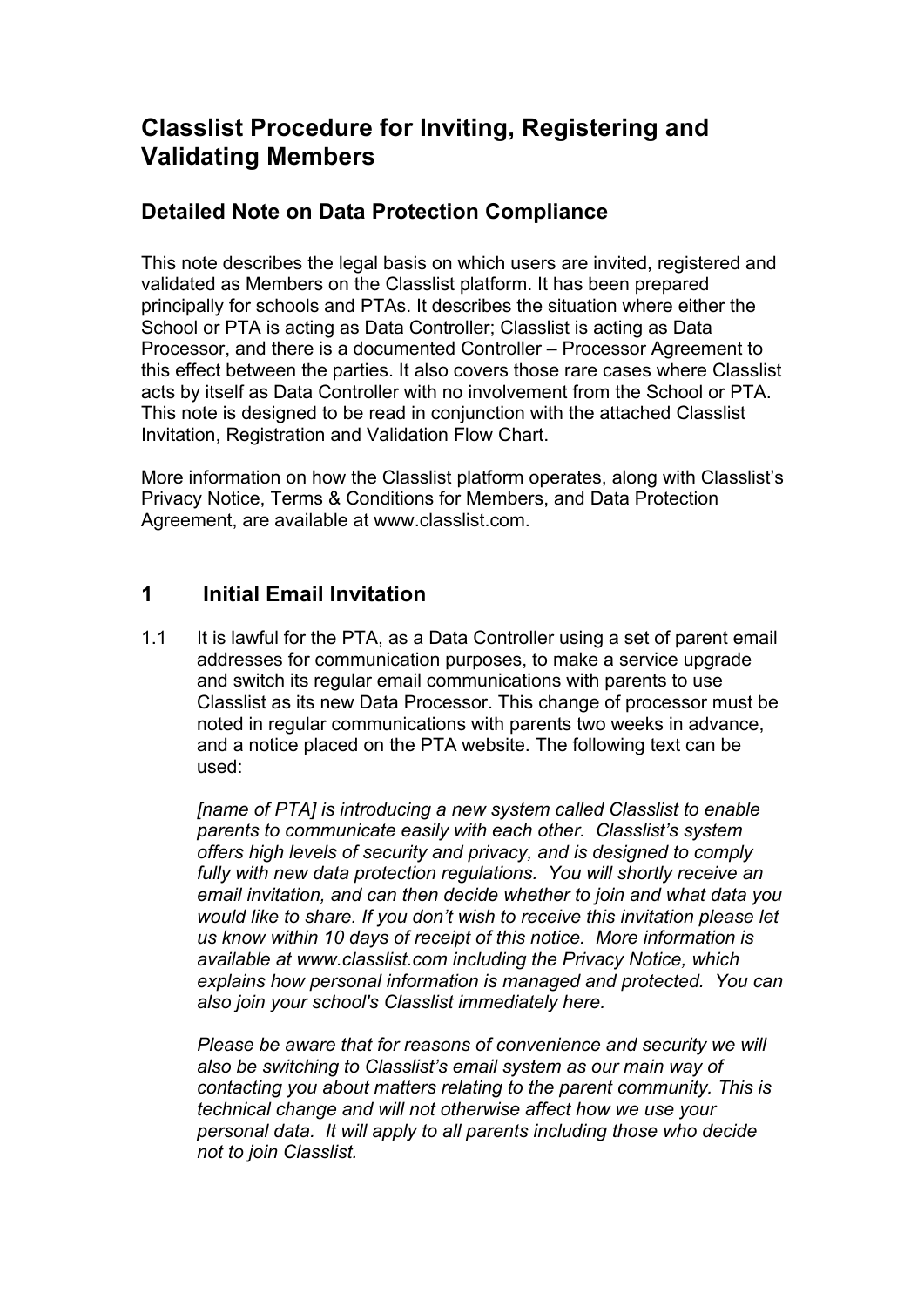- 1.2 This service upgrade falls within a user's reasonable expectations; allows any user to raise concerns; and does not require consent. Parents can then be invited through this system to join the full Classlist site, where they will be asked to upload their own data and to give specific consent to share this with others. Unless parents give consent they remain as Non-Members and will not receive any advertisements. Classlist Ambassadors and Class Reps manage the Classlist site as part of their PTA duties. During their appointment they are specifically notified about their responsibilities in this regard - which they have agreed when signing Classlist's standard T&Cs. Classlist also provides online training in data compliance should this be required.
- 1.3 For this approach to be lawful the PTA must be properly constituted as a legal entity or person which can act as a Data Controller, which we expect the majority to do. Classlist can assist in ensuring that this requirement is satisfied but please note that it is the responsibility of the PTA and the person who agrees the Data Protection Agreement on behalf of the PTA to ensure that the PTA is a Data Controller in respect of the processing.
- 1.4 The PTA must ensure that all personal data which is processed through the Classlist platform has been obtained lawfully, and has been used, and will continue to be used, lawfully. The PTA must not allow any other person (including any other Data Controller) to use Classlist the platform, unless the PTA is satisfied that such use is lawful. It is also a requirement that the PTA has regularly and recently used the email addresses it is providing to contact parents for PTA purposes. If an email address has not been used for over a year or has never been used before, the PTA must be satisfied that the parent concerned will reasonably expect to be contacted using this email address. In this case a written note confirming the situation for the specific parent must be kept on PTA files.
- 1.5 Where the School is acting as Data Controller and is using email addresses which parents have provided for school purposes, it is lawfully permitted to perform a service upgrade and switch part of its regular community communications with parents to Classlist, a new Data Processor. It is recommended that this change of processor be noted in regular communications with parents two weeks in advance, and a notice placed on the School website. The following text can be used:

*"[name of school] is introducing a new system called Classlist to enable parents to communicate easily with each other. Classlist's system offers high levels of security and privacy, and is designed to comply fully with new data protection regulations. You will shortly receive an email invitation, and can then decide whether to join and what data you would like to share. If you don't wish to receive this invitation please let*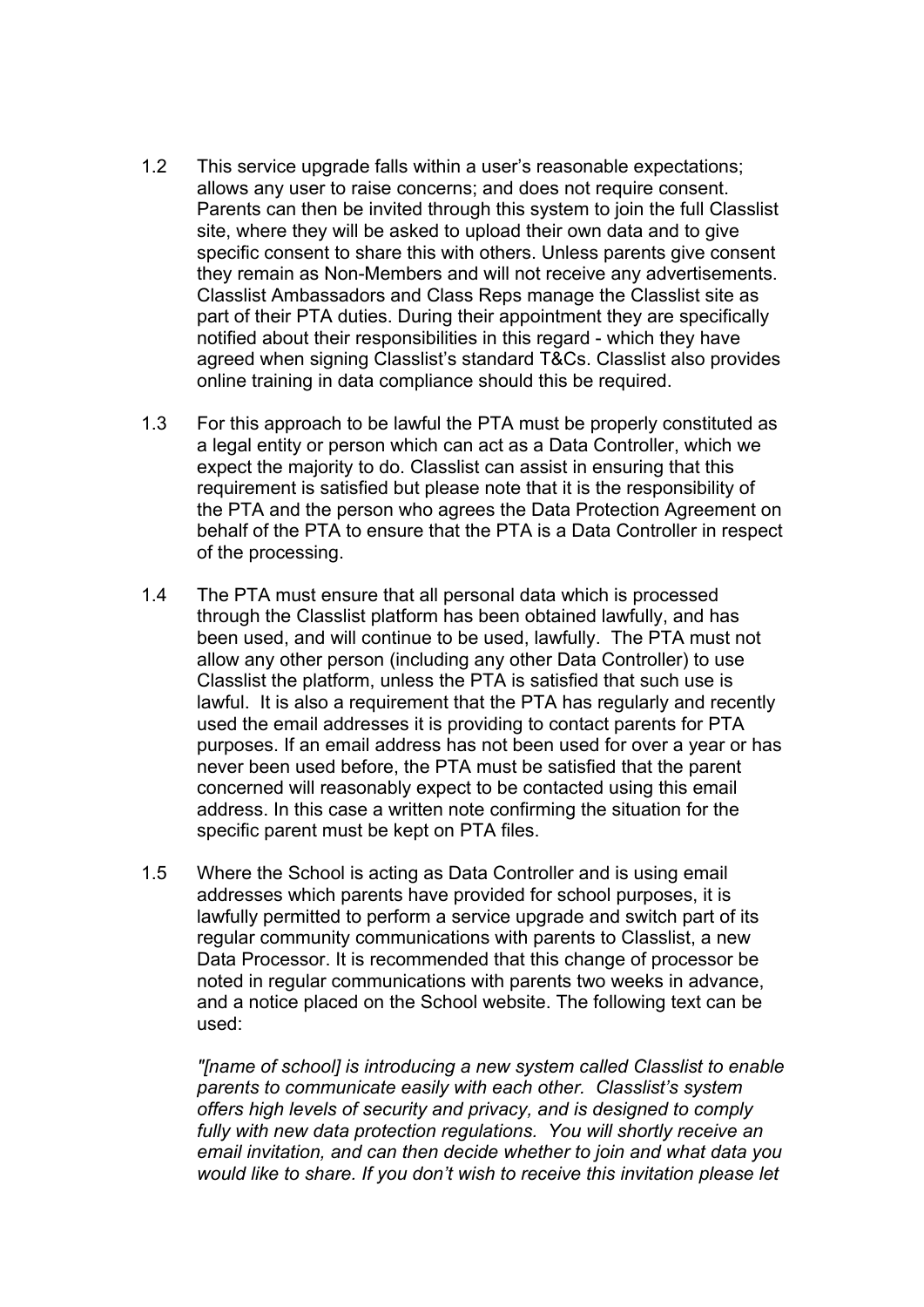*us know within 10 days of receipt of this notice. More information is available at www.classlist.com including the Privacy Notice, which explains how personal information is managed and protected. You can also join your school's Classlist immediately here.* 

*Please be aware that for reasons of convenience and security we will also be switching to Classlist's email system as our main way of contacting you about matters relating to the parent community. This is technical change and will not otherwise affect how we use your personal data. It will apply to all parents including those who decide not to join Classlist."* 

- 1.6 This change is within a user's reasonable expectations; allows any user with concerns to raise them; and does not require consent. Parents can then be invited through this system to join the full Classlist site, where they will be asked to upload their own data and to give specific consent to share this with others. Unless parents provide this consent they will remain as Non-Members and will not receive any advertisements. Classlist Ambassadors and Class Reps manage the site, acting on behalf of the School. They are specifically notified about their responsibilities in this regard which they have agreed to when signing Classlist's standard T&Cs. Classlist also provides data compliance training to describe these responsibilities in more detail.
- 1.7 Where the School has already obtained consent from parents to share their details with other parents in the School, it is recommended that parents still receive the email described at paragraph 1.5 above. Where the School is satisfied that the existing consent covers all uses which the Classlist system permits, their full details can be uploaded directly into Classlist and the email described at paragraph 1.5 above should be tailored accordingly. The School should note though that valid consent under data protection law can be quite hard to obtain so if in doubt the School should not rely on this consent and should instead follow the process described at paragraphs 1.5 and 1.6 above. In either case parents must be notified of this service update and a notice placed on the School website two weeks in advance of the change.
- 1.8 As in the case where the PTA is acting as the Data Controller, if the School is the Data Controller then the School must ensure that all personal data which is processed through the Classlist platform has been obtained lawfully, and has been used and will continue to be used, lawfully. The School must not allow any other person, (including any other data controller) to use the Classlist platform, unless the School is satisfied that such use is lawful.
- 1.9 Where Class Reps have email addresses which they are using regularly and recently to contact parents, without close involvement from the PTA (or where no PTA which might qualify as a Data Controller exists) it is lawful for them to make a service upgrade and use Classlist to continue this communication. The Class Reps are acting as Data Controllers and Classlist as their Data Processor. In this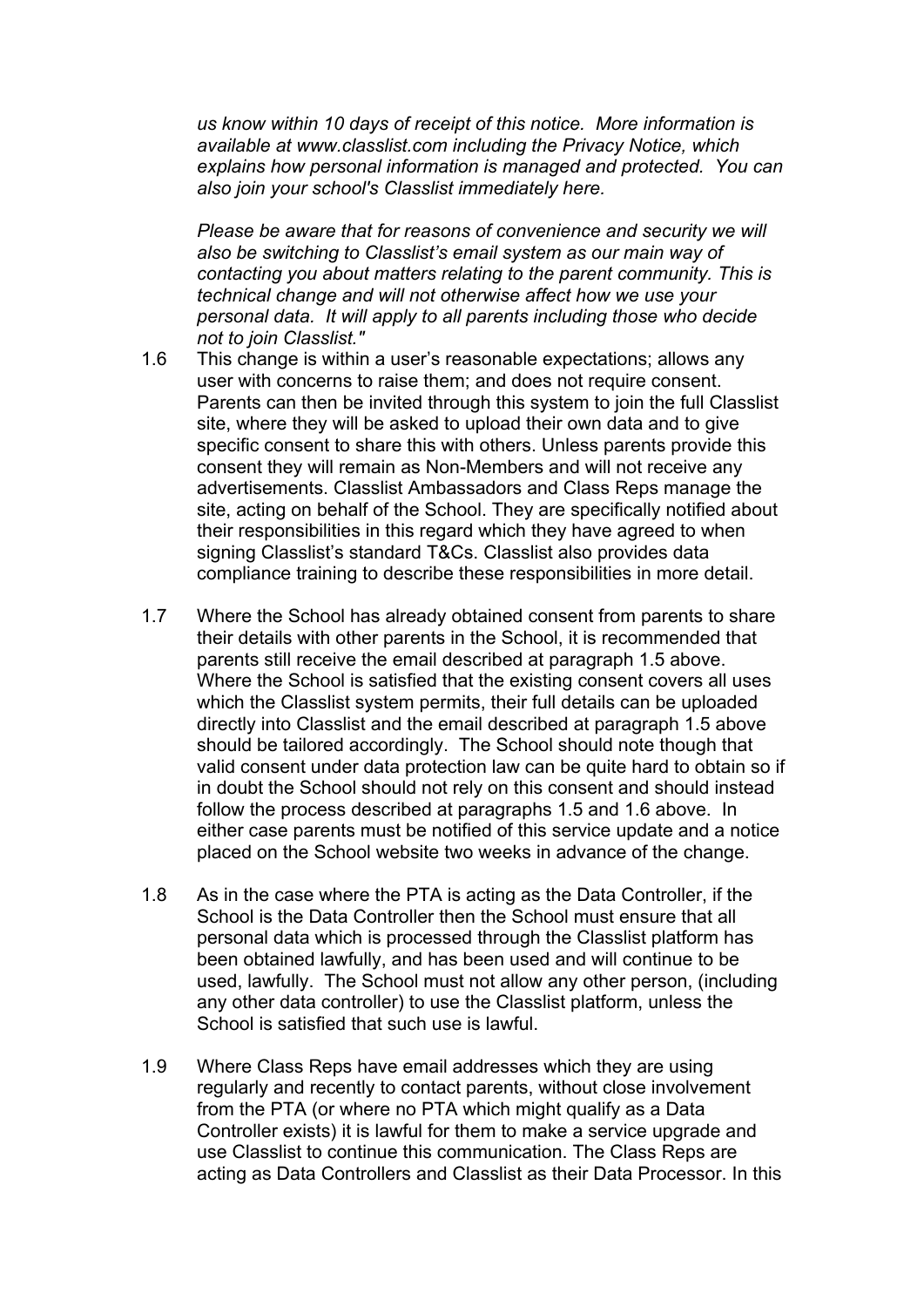case, where the group is relatively informal and the Class Rep does not have organisational support or a website, it is recommended to inform parents two weeks in advance of the switch but it is not necessary to put up a separate notice.

1.10 Where parents acting in their capacity as parents wish to invite other parents to join Classlist, it is lawful for them to enter relevant email addresses into Classlist, which will then transmit a one-time invitation. These email addresses are not available to other parents or indeed to Classlist staff. Classlist does not retain a formal record of the email address and is simply acting as a postbox. The benefit for the invitee of receiving this invitation through Classlist – stating that it comes from the parent making the invitation - is that the invitee is taken to the correct URL for registration.

1.10 There may be a small number of cases where neither the School, PTA nor Class Reps act as Data Controllers; parents receive an invitation from a third party rather than through Classlist, and then upload their information directly, providing the required consents. In this instance Classlist itself will act as Data Controller and has the necessary registration with the Information Commissioner's Office. Any Ambassadors and Class Reps will be regarded as working on behalf of Classlist as the Data Controller. As part of the appointment process their notice will be drawn to the relevant part of Classlist's standard T&Cs which they have signed regarding this.

### **2 Member Registration**

2.1 Where parents apply to become full members of Classlist the registration process provides guidance on what data they need to supply; what use is made of it, and who has access to it. Applicants are given the opportunity to review Classlist's Terms & Conditions and Privacy Notice before registering. They are asked to give their specific, pro-active consent.

2.2 For invitees choosing not to register they will continue to receive regular PTA or School communications in the same manner they did before, but now using a new Data Processor as set out above. They will have an opportunity to opt out of these communications through an "unsuscribe" link in the email. Such communications must be of the same nature as the communications were before they were sent through the Classlist platform.

2.3 For invitees who choose to unsubscribe from any communication through Classlist their details are removed from the database.

#### **3 Member Validation**

3.1 The Data Controller, or Data Processor acting on the Data Controller's behalf, may need to validate applicants to ensure they are bona fide members of the School community. Where the Data Controller is the PTA, Classlist may pass applicant personal data to the School, another Data Controller, to verify